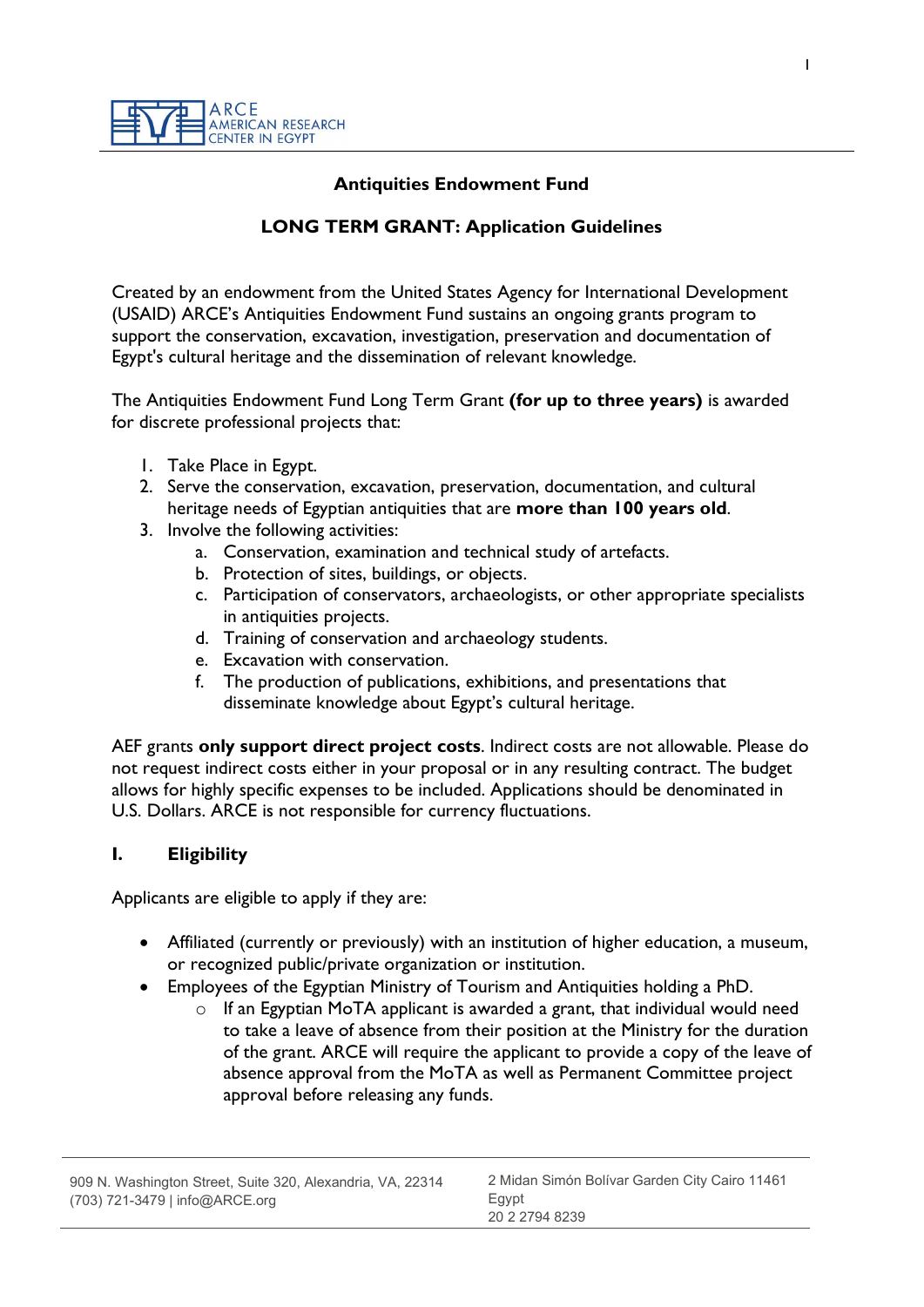The Principal Investigator (PI) must be an individual member of ARCE at the time of application. If successful in receiving the award, the PI must maintain the membership for the duration of the project. Failure to maintain a current membership will result in a delay of funding disbursement.

Applicants are NOT eligible to apply if any of the following conditions apply:

- Applicant was awarded an AEF grant in a prior granting cycle and has not completed the project for which funds were received.
- Applicant was awarded an AEF grant in a prior granting cycle and has completed the project but has NOT submitted all the deliverables.
- Applicant is a current member of the ARCE Board of Governors.
- Applicant is a current member of the ARCE AEF Committee.
- Applicant is a current member of the ARCE Finance and Budget Committee.

# II. Application

The Antiquities Endowment Fund Committee is responsible for the review of all applications submitted and recommends funding to the Board of Governors. The management of the award is coordinated with ARCE's Cairo Center via aef@arce.org.

# III. ARCE AEF Funding Categories

# Conservation, Excavation, Preservation, and Presentation

Project funds in this category are limited to \$300,000. The Antiquities Endowment Fund will support the conservation, excavation, and preservation of Egyptian sites, structures or objects dating from prehistory to 100 years ago. Excavation may not be conducted without accompanying conservation professionals and/or programs, as per agreement with the Ministry of Antiquities.

Projects in this category might include:

- 1. Protecting partial or entire sites.
- 2. Protecting specific elements at a site.
- 3. Building of magazines for the storage and protection of objects and archaeological material.
- 4. Site management activities; preservation, conservation, and presentation of:
	- a. Artifacts.
	- b. Works of art.
	- c. Monuments or parts of monuments.
	- d. Ancient manuscripts, books, or other related material.
- 5. Documentation; Photographic, digital, or other documentation or cataloguing of sites, structures, or objects.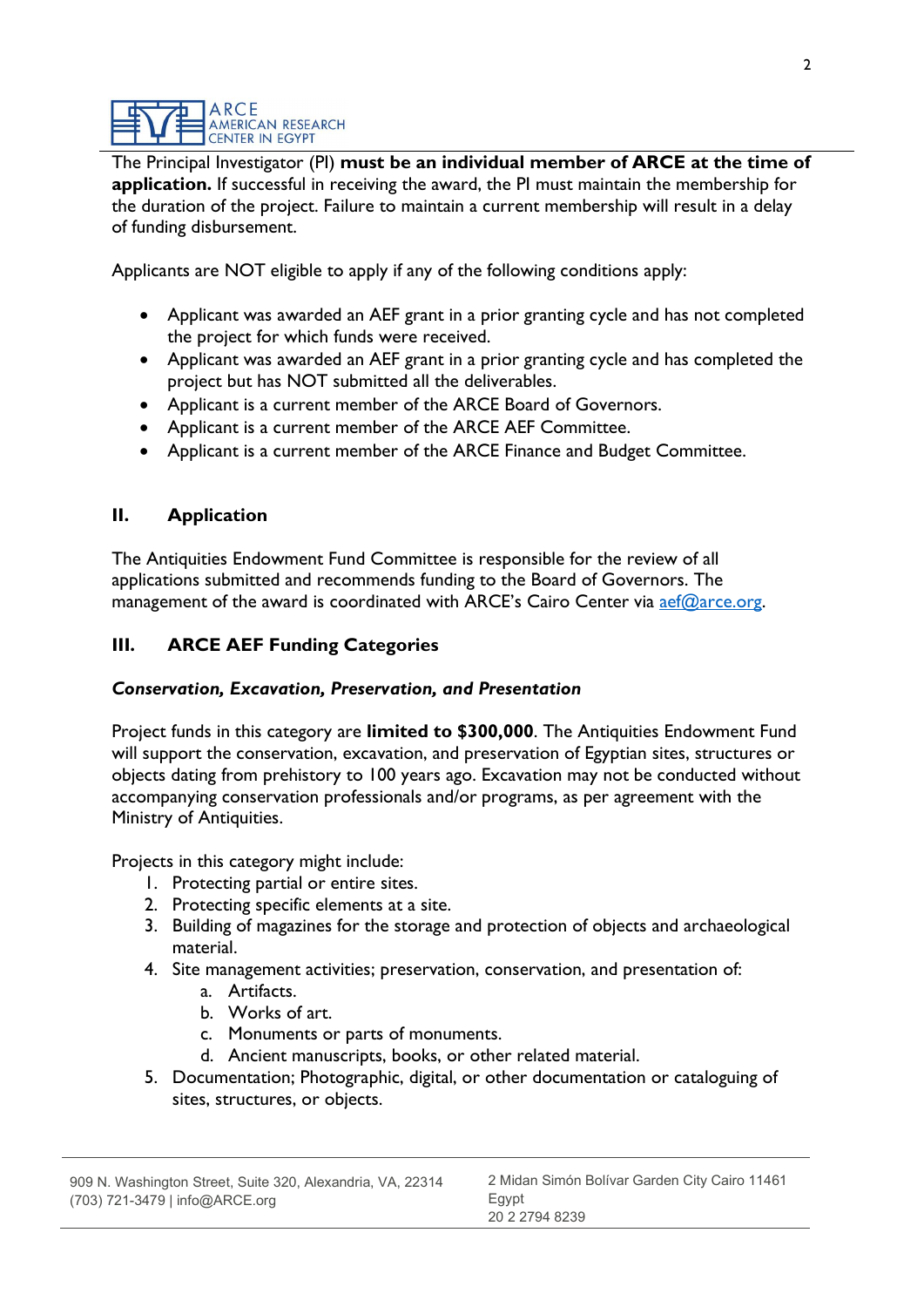

Category Stipulations:

- All conservation, excavation, preservation, and presentation activities must take place in Egypt.
- Funds are generally not intended for the purchase of equipment (machines, IT equipment, etc.) but may be used to purchase consumable supplies and for equipment rental. All equipment purchases must be justified in the proposal and must not exceed \$2,000 per item. If agreed upon, any equipment purchase must be returned to ARCE upon project completion.
- Funds may support the participation of conservation specialists in ARCE field projects. However, the PI must identify the conservator and provide sufficient documentation supporting his/her field experience.

### The project may include training of Egyptian personnel or students within the scope. A carefully planned long term training program including students may also be considered.

## If this aspect is included, the following additional guidelines must be adhered to:

- All training must take place in Egypt and be authorized by the appropriate Egyptian and/or other authorities.
- Application must include:
	- 1. Identification for all trainees participating in the project.
	- 2. Student trainees must be enrolled in an accredited American or Egyptian institution of higher education.
- The PI must demonstrate how the proposed training serves an identified need and/or addresses a gap in existing skills or knowledge.
- The PI must specify the type of work the trainees will do and provide the specific training program.
- The PI must specify the number of trainees (Maximum number of 15 trainees)
- If granted an award, the PI must apply to the appropriate Egyptian and/or other authorities for clearance and permission for the student(s) to participate in the project.

## IV. Application Submission

All applications must be prepared and submitted in English using the provided instructions (see below section on application submission requirements) via ARCE.org/grants/aef.

### The application process for the ARCE AEF Long Term Grant takes place annually.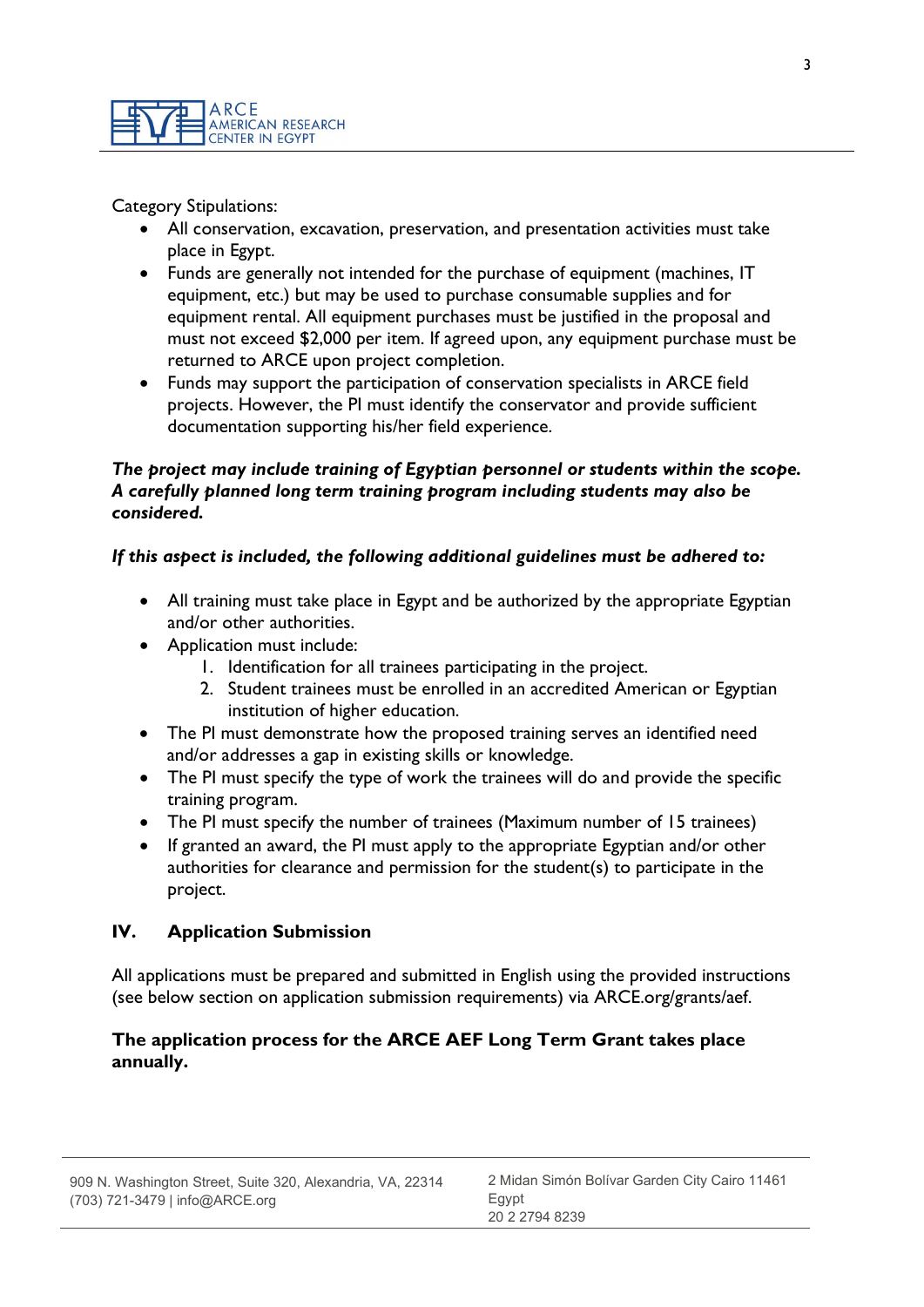### Important application submission deadlines:

- 1. Draft Proposals (encouraged but not mandatory): to be submitted via email to aef@arce.org before December 20, 2021. Program staff will respond with suggestions and advice.
- 2. Final Applications: to be submitted via Submittable Platform (submission link located on ARCE's aef grant page) https://arce.submittable.com/submit before 12 midnight EST on February 15<sup>th</sup>, 2022.

After submission of either the draft proposal or the final application, ARCE reserves the right to request supplementary information or pose clarifying questions. Requesting supplementary information or posing clarifying questions to one applicant does not obligate ARCE to do so with all applicants nor does it guarantee a grant award.

## A. Application Submission Requirements:

The proposal and supporting information must use the format described. The proposal must be submitted via the written instructions on ARCE.org/grants/aef.

### 1. Project Narrative

The project narrative should be written in English, must be between 2,000 to 4,000 words provide a thorough description of:

- The proposed activities including:
	- $\circ$  Implementation timeline; should be define chronologically and must be accomplished within 3 fiscal years from the award date. That does not mean 36 months of work divided over several years. Expeditions that have limited season durations must complete the AEF projects within 3 fiscal year from their start.
	- $\circ$  Set objectives.
- The project's anticipated outputs, results, and impacts.
- In the case of a conservation project, your project narrative must include:
	- o A condition report or condition assessment, written by a conservation professional.
	- o Treatment proposal including detailed methodologies, conservation techniques and materials/chemicals to be used.
	- o Expected outcomes and sustainability.
- The roles and responsibilities of the PI and other project-funded recipients. Describe:
	- o the intellectual input, expertise, resources, etc. that each individual will contribute to the proposed project.
	- How they will support particular outputs, outcomes and intended impacts.
- Any training that may be required for the project staff and the budgetary allocation and strategy necessary.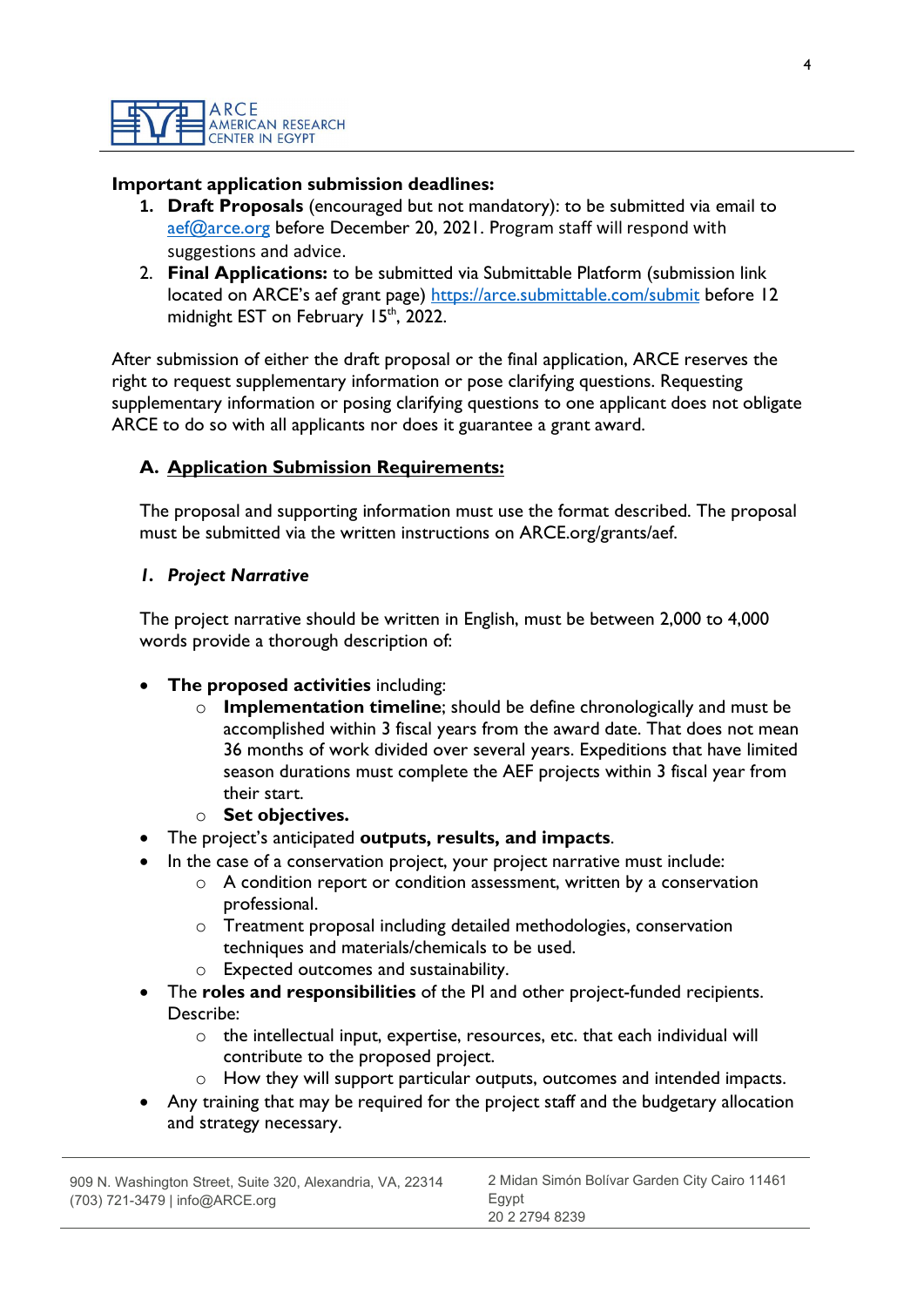#### **ARCE** AMERICAN RESEARCH **CENTER IN EGYPT**

- A clear sustainability plan: how the intended outcomes will be sustained beyond the project timeframe.
- How the project is clearly differentiated from the ongoing work of the PI's mission, with distinctive personnel, activities, and timing.
- A risk assessment including:
	- o Any risks associated with carrying out the project
	- o The ways the PI will address the risks.
	- o These risks might include the well-being and/or security of the project staff, the technical and/or financial aspects of the project, organizational issues, the operating environment/s of the project and/or legal concerns.
- A minimum of 5 high quality digital images accompanied by captions that:
	- o Convey the nature and condition of the site or collection
	- o Show the urgency and/or need for the proposed project.

## 2. Additional Documents/Supporting Information

The below lists additional documents to be included during the application process.

- Project abstract (100-150 words).
- Confirmation of any previous or current grants received.
- AEF Budget form that includes detailed project budget demarcated in one-year budget periods (2020,2021,2022); proposed estimated cost and cost breakdown. These must include the following information:
	- o A proposed budget and a summary budget narrative justifying the proposed expenses.
	- o Salaries included in the project listed for each primary participant, including daily rate and maximum number of days anticipated. All rates should be listed in U.S. dollars.
	- $\circ$  The \$2,751 administration fee (that is incurred by all successful applicants) must be listed in your budget. It will be charged to all three years at \$917 per year.
- CV of the PI. (Please keep to maximum of 4 pages)
- CVs of any project members who would be recipients of funds (salaries and wages). Please keep to a maximum of 1 page highlighting experience in Egypt.
- Participants' salary history, indicating the respective compensation provided for previous project undertakings and the hours worked.
- Previous grants received by the PI for the last three years.
- Sources of additional funding.
- Confirmation on whether the site at which you will be conducting your project is registered under the Egyptian Ministry of Tourism and Antiquities or not.
	- o If yes, after award, you will need to provide ARCE with the project clearance paperwork (Permanent Committee Approval and Security Clearance).
	- o If not, you will need to provide supporting information/justification such as:
		- How/why you would like to take on this project?

| 909 N. Washington Street, Suite 320, Alexandria, VA, 22314 | 2 Midan Simón Bolívar Garden City Cairo 11461 |
|------------------------------------------------------------|-----------------------------------------------|
| $(703)$ 721-3479   info@ARCE.org                           | Eqvpt<br>20 2 2794 8239                       |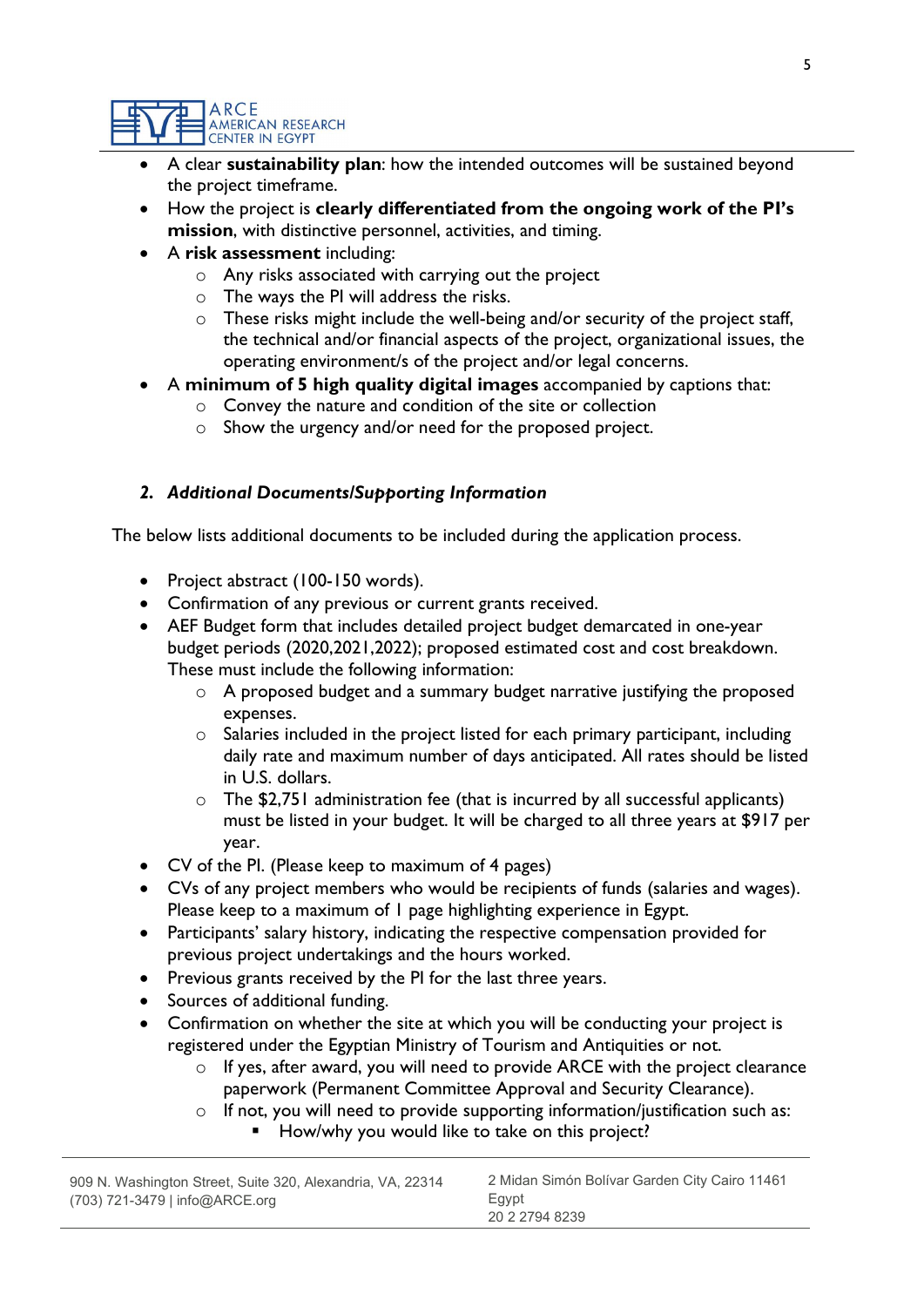

- Why is this site or project essential?
- Confirmation of the site being 100 years or older.
- Confirmation/supporting document from a relevant Egyptian Authority (Governorate, Ministry of Culture, Municipality, NGO etc.) that confirms their awareness and acceptance of the proposed project and activities.

## V. Evaluation Criteria of Application

Each application will be assessed based on the criteria listed:

- The focus and objectives of the project and its relevance to cultural heritage conservation, preservation, and presentation
- The proposed framework and budget for monitoring and evaluating the project
- Appropriate staffing and time commitments of each staff member
- The need/demand for the project and the need for funding
- The quality of the outcomes that the project will achieve
- Feasibility of the project
- Whether the project follows/demonstrates best practice
- The sustainability of the outcomes to be achieved

### VI. Receiving an AEF Grant

Should the applicant be awarded an AEF grant, then s/he will need to comply with all the terms and conditions of the Grant Agreement. The PI will sign this agreement and the ARCE Executive Director will countersign on behalf of ARCE. The PI and ARCE must sign the award contract within six months of award notification. Work must begin within the following 12 months (after contract signing). If work has not commenced in that time, the award will be canceled. If a year has passed since the award contract was signed and an extension of the start date is required – for reasons outside the control of the PI – the PI must request approval directly from the Executive Director, and the decision will be forwarded to the AEF Committee.

### 1. Required documentation for project start

- The PI must submit to ARCE copies of the project's clearance paperwork from the Ministry of Antiquities or relevant Egyptian authorities before signing the contract. A maximum of nine months is allowed from the time of notification of the award to submit the necessary approval of the Ministry of Antiquities' Permanent Committee and Security Clearances or relevant Egyptian authorities. Funds will not be disbursed until awardees submit copies of permission and/or clearances from the appropriate Egyptian authorities.
- Proof of partnership funding being secured (if applicable)
- An updated project cash flow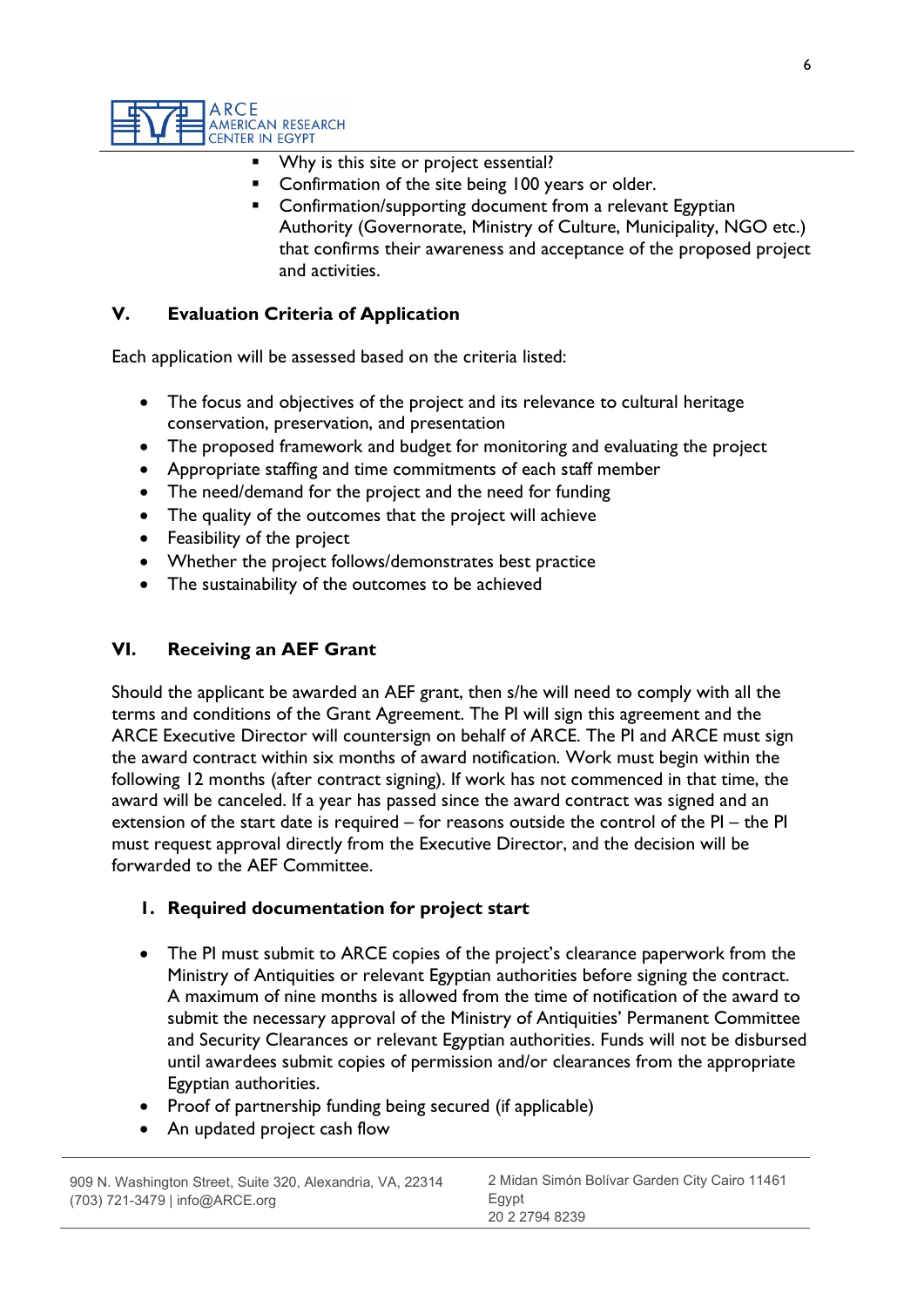

- A statement of your plans for procurement of goods, works and services and a recruitment strategy for any new positions
- Your bank account details
- A security management plan for your project (if requested by your Grant Administrator)
- Any other information which may be requested

### 2. Grant disbursement and financial reporting

All grant disbursements will be paid directly to the applicant organization in USD in line with the terms and conditions detailed in the Grant Agreement. Invoices or other approved documentary evidence will be required for all items purchased with grant money. All invoices and receipts relating to the project expenditure must be retained by the PI and will need to be submitted on an annual basis when each yearly disbursement is reconciled. Your grant will be paid in disbursements on an annual basis according to the submitted budget and work plan and will be detailed in the Grant Agreement.

Your grant will be paid in 4 disbursements according to the submitted budget and work plan and will be detailed in the Grant Agreement as per below:

1. Initial Mobilization Payment (100%) This payment is a deposit against the first year budget provided. This upon signing of award contract and submission of above previously mentioned approvals/permissions.

The remaining second and third year funding will be disbursed on an annual basis after submission of year 2 and 3 revised budget along with completion of the previous years deliverables as specified in the Agreement. The remaining disbursements, regardless of currency fluctuations, to be paid as specified below:

- 2. 2<sup>nd</sup> Year Mobilization Payment (100%) upon ARCE acceptance of First year final product; first year technical progress report, and first year financial report.
- 3. 3<sup>rd</sup> Year Mobilization Payment (80%) upon ARCE acceptance of second year final product; second year technical progress report, and second year financial report.
- 4. Final Payment (up to 20%) upon ARCE acceptance of Final Product; Final Technical Report; and Financial Report

The PI is solely responsible for submitting financial reports and technical reports to ARCE by the set deadline (as per below table). Failure to do so, will preclude the final grant payment along with exclusion from further competition for ARCE-administered funds until such time as the report is completed.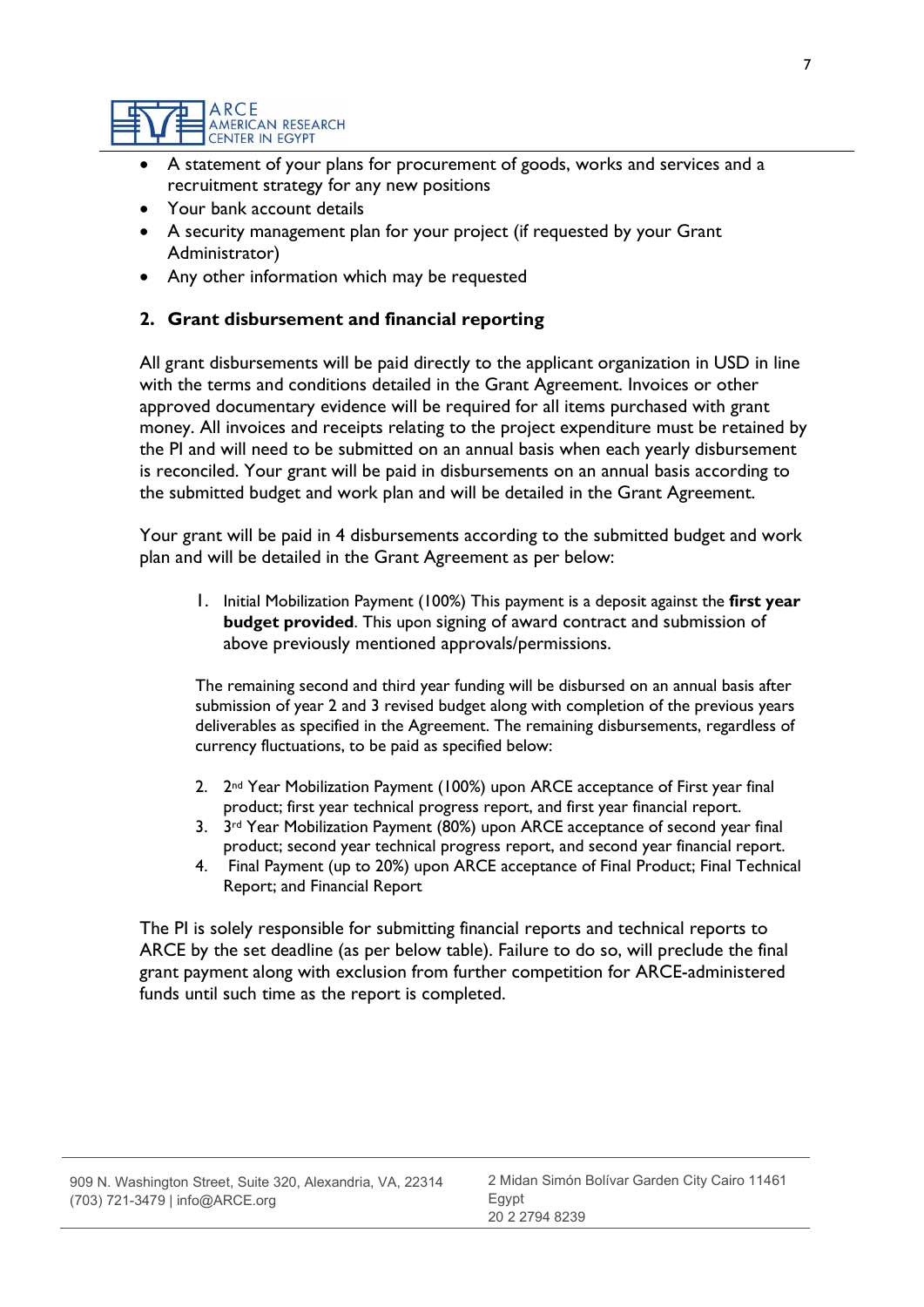

| <b>Deliverables</b>                                                                            | Year I                                             | Year 2                                             | Year 3                                                                                        |
|------------------------------------------------------------------------------------------------|----------------------------------------------------|----------------------------------------------------|-----------------------------------------------------------------------------------------------|
| 1. Completion of Project<br>Activities (for the one<br>year)                                   | Due after 12<br>months (at the end<br>of the year) | Due after 12<br>months (at the<br>end of the year) | Due after 12<br>months (at the end<br>of the year)                                            |
| 2. Annual Technical<br>Progress Report                                                         | Due after 12<br>months (at the end<br>of the year) | Due after 12<br>months (at the<br>end of the year) |                                                                                               |
| 3. Financial Report,<br>original receipts, and<br>flight boarding passes<br>(for the one year) | Due after 12<br>months (at the end<br>of the year) | Due after 12<br>months (at the<br>end of the year) | Due after 15<br>months (3 months<br>after the end of<br>the<br>year/completion of<br>project) |
| 4. Final Technical Report<br>of Project                                                        |                                                    |                                                    | Due after 15<br>months (3 months<br>after the end of<br>the<br>year/completion of<br>project) |

# 3. Acknowledgement and Promotion

Successful applicants are expected to promote their grant award and project in coordination with the ARCE Communications Department. This may include, but is not limited to, the following:

- Submission of headshot and project abstract for marketing and communications use.
- Participating in press interviews, including digital, and print coverage.
- Giving a lecture about the project at the ARCE Cairo Center or online.
- Recognizing the AEF award and ARCE in all publicity of the project (REQUIRED).
- Including the ARCE logo on all print and digital output from the project, in accordance with ARCE branding guidelines (REQUIRED).
- ARCE's Communications Department may reach out and coordinate directly with a PI to produce video, written, or photographic content for ARCE's social media platforms, websites or other outlets.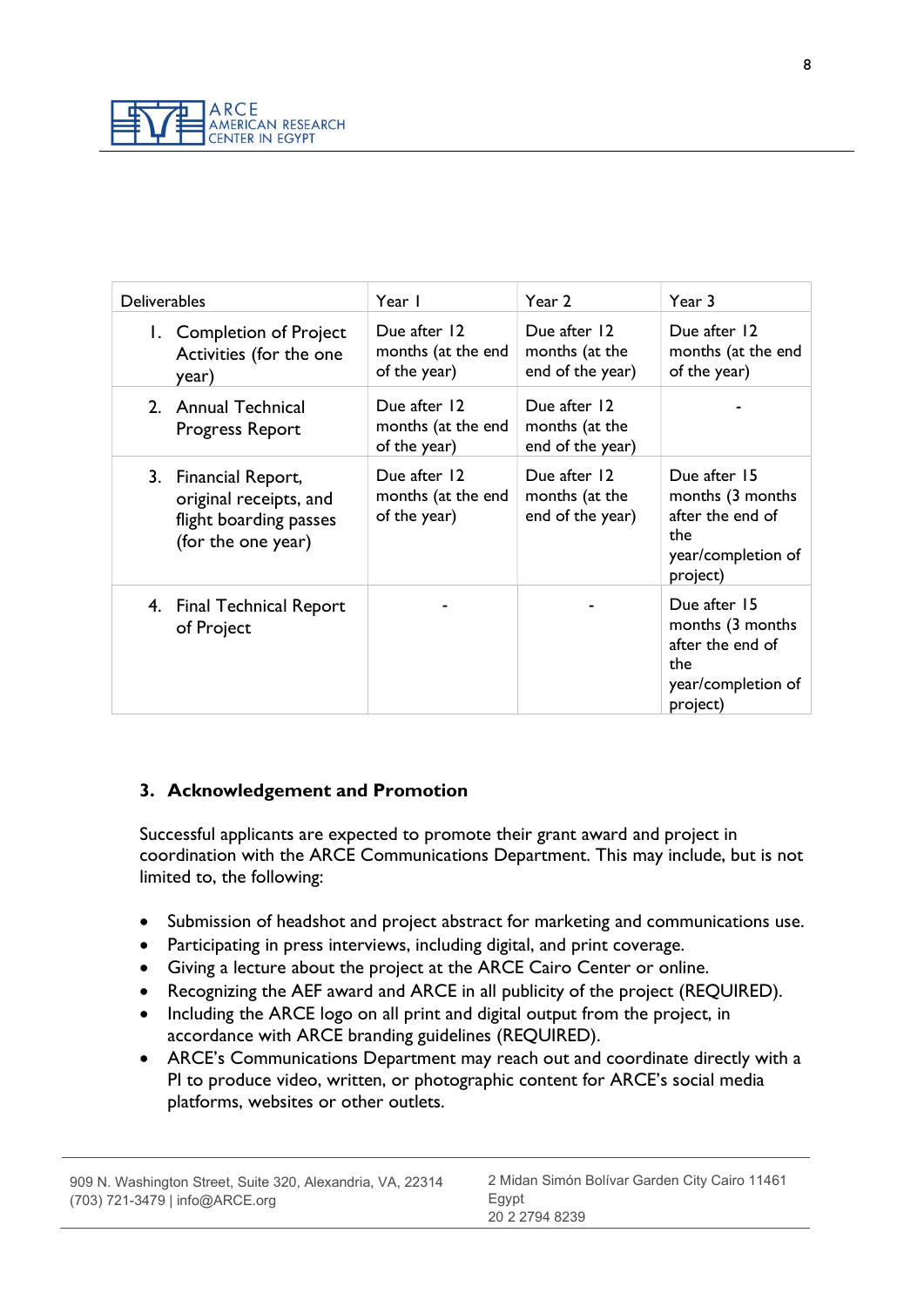ARCE will provide all PI's with the ARCE logo and branding guidelines, or they can be requested at aef@arce.org.

# VII. Monitoring and Progress Updates

Internal monitoring and evaluation are required at regular intervals from the start of the project until its completion. This will ensure the effective management of unforeseen variables and promote transparency and communication between ARCE and the grantee. The following will apply:

- The PI is expected to submit progress reports according to an established timetable, dependent on the duration of the project, which will be detailed in the contract including submission deadlines.
- Any delay in submitting the required progress reports must be communicated to ARCE no less than 5 working days prior to the deadline, along with an alternate submission date and a justification for the extension.
- Any unauthorized delay in one or more progress reports, or a submission of a progress report that does not follow the requirements, will result in the delayed release of the final payment of the award and exclusion of the PI from consideration for future grants.

# VIII. Deliverables

The PI is responsible for the timely delivery of documents during the project and upon its completion. This includes the following:

## Financial Deliverables

- Financial reports
- Original receipts and invoices
- Copies of flight boarding passes
- Copies of pay slips

## Marketing Deliverables

- Progress reports: to be provided on an annual basis and accompanied by high resolution photographs (a minimum of 300dpi) capturing project progress with photo credit and captions.
- A final technical report upon completion of the grant.
- An article for publication on ARCE.org. This must include:
	- $\circ$  A 600 1,000 word article about their project that is written for a general audience. This should be submitted in a Microsoft Word document. ARCE retains the right to make editorial changes to the article in collaboration with the PI.
	- $\circ$  6-8 300 dpi quality images with photo credits and captions included.
- An article for publication in Scribe. This must include: